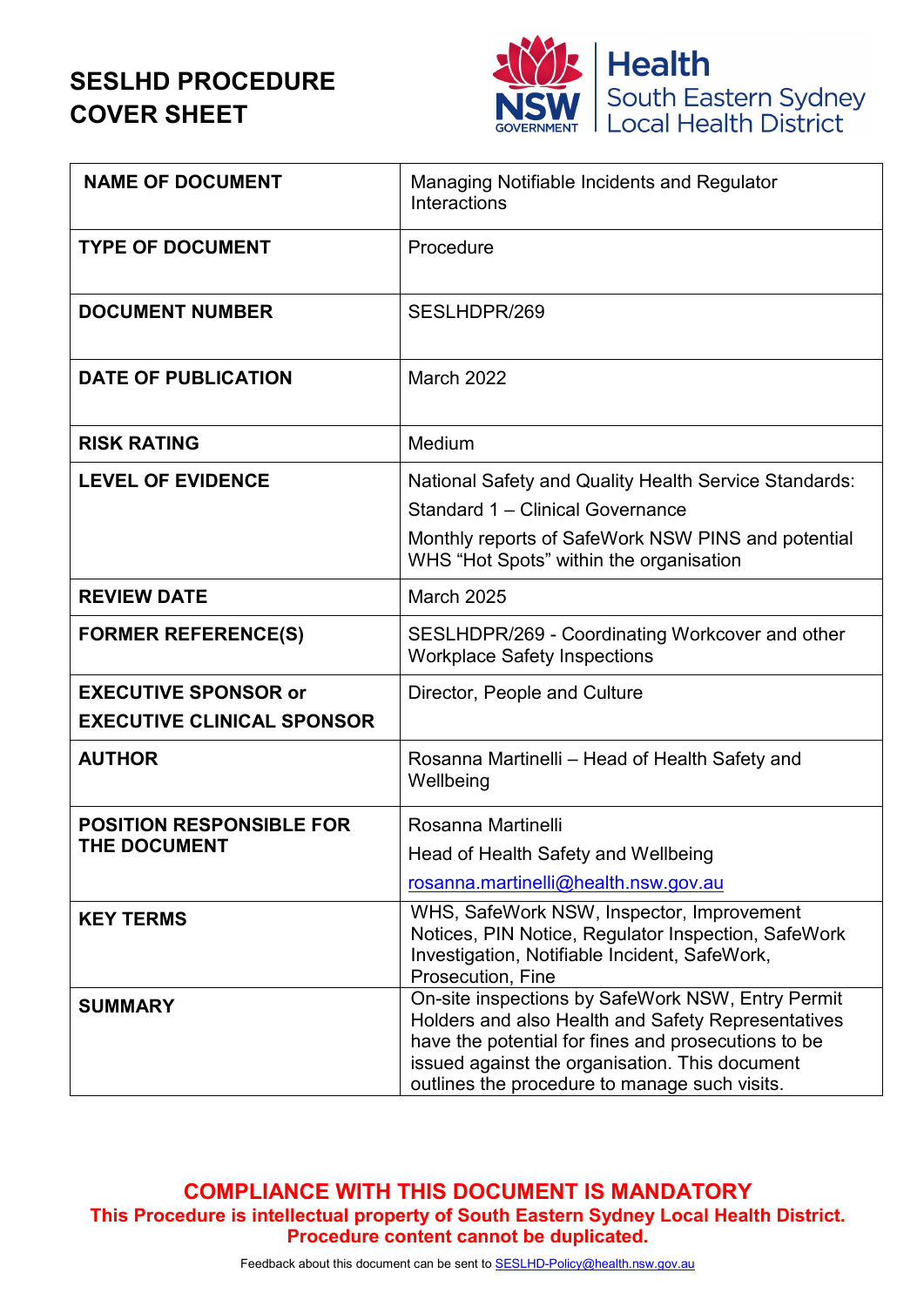

## **1. BACKGROUND**

This procedure outlines how the organisation manages Work Health and Safety (WHS) regulator interaction, notifiable incidents, investigations, including inspections conducted by Entry Permit Holders or Health and Safety Representatives (HSRs) or SafeWork NSW Inspectors. All regulator interactions are required to be recorded, including formal notices such as:

- Improvement Notices
- Prohibition Notices
- Entry Reports
- Non-Disturbance Notices issued by a WHS Regulator
- Provisional Improvement Notices (PINs) issued by the workplace Health and Safety Representative (HSR). Note that a HSR can only issue PINs if they have completed the accredited 5-day training course.

This procedure identifies key responsibilities and provides direction for the management of regulator interaction and the issuing of formal notices, including actions involving receipt, communication, escalation, action tracking and compliance to a formal notice.

### **2. PURPOSE**

SafeWork NSW are empowered under the Work Health and Safety (WHS) and Workers Compensation legislation to investigate workplace incidents and potential breaches of legislation.

Depending on the results of the investigation, SafeWork NSW may issue notices requiring the organisation to:

- Remedy unsafe work conditions or hazards
- Prohibit work from continuing until the hazard or risk is fixed
- Provide evidence of correct workers compensation insurance
- Issue on-the-spot fines for breaches of the legislation or
- Initiate investigations that may lead to prosecution.

HSRs (where they have completed the accredited 5-day training course) have similar powers under the WHS Act and may issue cease work orders and improvement notices requiring the organisation to:

- Remedy unsafe work conditions or hazards
- Prohibit specific work from continuing until the hazard is fixed OR
- Notify SafeWork NSW regarding safety concerns and request their assistance to further investigate incidents.

Entry Permit Holders (usually a union official) have similar powers under the WHS Act and these include:

- Providing advice and / or consult with relevant workers (examples):
	- assist health and safety representatives (HSR) if requested
	- assist in resolving issues as part of issue resolution
	- consult with relevant workers and the PCBU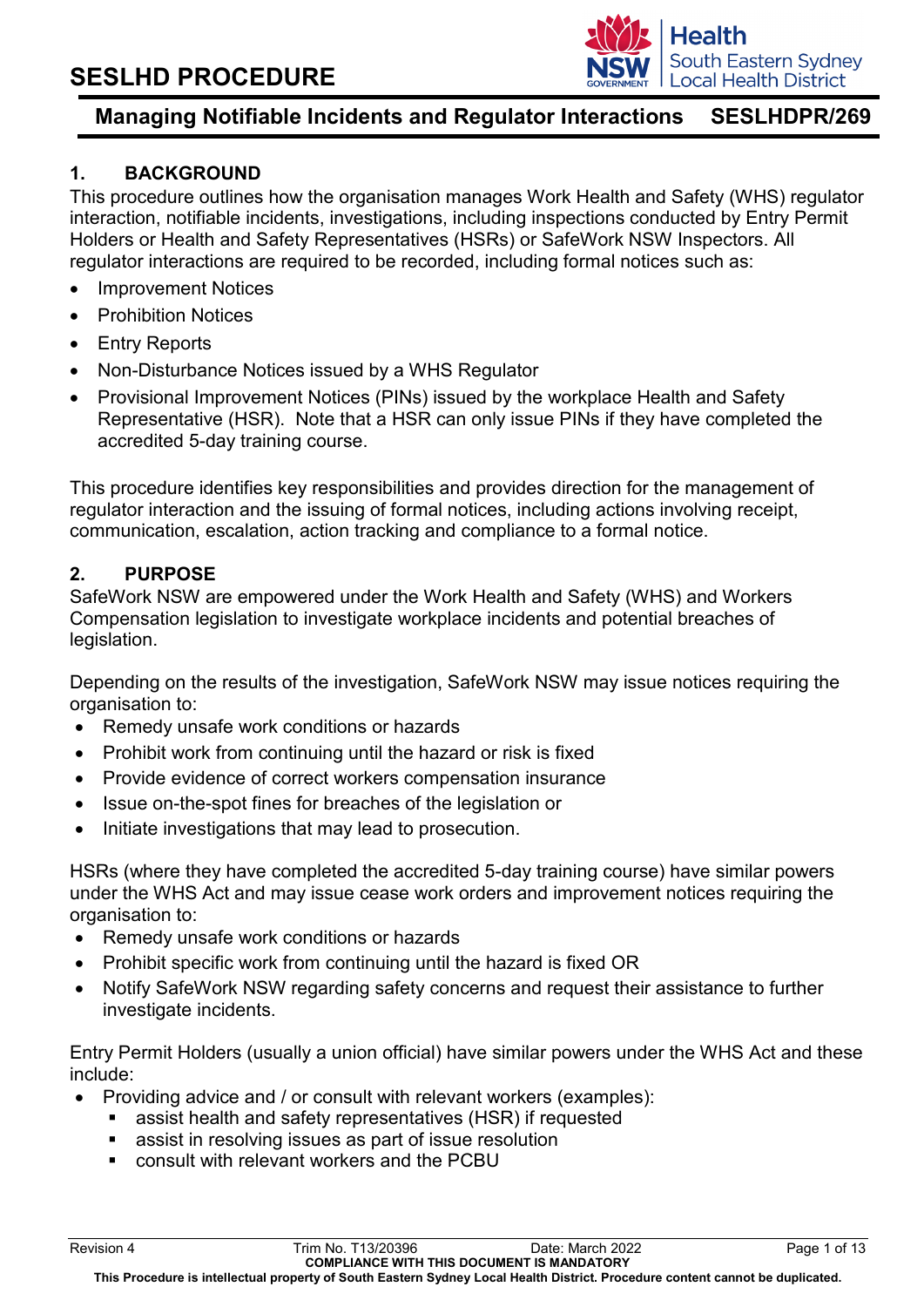

# **Managing Notifiable Incidents and Regulator Interactions SESLHDPR/269**

- assist with conducting an election of an HSR.
- inspect any work system, plant, substance, structure or other thing relevant to a suspected contravention of the WHS Act.

Under the various State and Territory Acts and Regulations in Australia certain powers to issue formal notices are conferred on parties with authorisation and obligations under those Acts and Regulations. Formal notices are instruments that may potentially be issued by a HSR or an Inspector acting under the jurisdiction of the relevant State or Territory WHS Act.

## **2.1.Types of Formal Notices**

The following describe the type and intent of the formal notice:

| <b>Formal Notice</b>                        | <b>Description</b>                                                                                                                                                                                                                                                                                                                                                                                                                                                                                                                                                                                                                                               |
|---------------------------------------------|------------------------------------------------------------------------------------------------------------------------------------------------------------------------------------------------------------------------------------------------------------------------------------------------------------------------------------------------------------------------------------------------------------------------------------------------------------------------------------------------------------------------------------------------------------------------------------------------------------------------------------------------------------------|
| Provisional<br>Improvement<br>Notices (PIN) | A formal notice that may potentially be issued by a HSR to the employer<br>when they believe there has been a contravention of the WHS Act or<br>Regulations in their workplace. A PIN can potentially be issued by the HSR<br>when consultation between the HSR and employer has failed to resolve the<br>health and safety issue. It is important to note that a HSR may only issue a<br>PIN after they have consulted with their employer about the alleged health<br>and safety contravention and the issue has not been remedied. Ensure the<br>validity of the PIN in line with relevant legislation (i.e. training of HSR, work<br>group representation). |
|                                             | Based on a PIN being provisional, the PCBU / Employer may dispute the<br>issued PIN by referring it to the WHS Regulator for determination and<br>resolution. Note: there are time limits imposed by the various jurisdictions<br>on contesting the issued PIN.                                                                                                                                                                                                                                                                                                                                                                                                  |
| Improvement<br>Notices (IN)                 | Issued by an Authorised Officer (WHS Regulator Inspector) identified under<br>the jurisdiction of that Act (State / Territory). The IN can be issued pursuant<br>to a PIN following a workplace visit by an Inspector to resolve a disputed<br>PIN, where a PIN has not been complied with or, where an Inspector<br>reasonably believes that a person is contravening the Act or is likely that<br>the contravention will continue or be repeated. The IN may contain<br>directions and will specify a date by which time compliance is required (All<br>States and Territories).                                                                               |
| Non-Disturbance<br><b>Notice</b>            | Issued by an Inspector authorised under the Act. A Non-Disturbance Notice<br>is issued to the occupier of a place to prevent movement, interference with<br>or disturbance of plant, substance or any other thing and, applies for no<br>more than 7 days (All states with the exception of WA).                                                                                                                                                                                                                                                                                                                                                                 |
| <b>Prohibition Notice</b><br>(PN)           | Issued by an Inspector where there is reasonable belief that an activity is<br>occurring at a workplace that involves or will involve an immediate risk to<br>health or safety of a person. The Prohibition Notice prohibits the carrying<br>on of the activity until the Inspector has certified in writing that the matters<br>that give rise to the risk have been remedied. (All States and Territories).                                                                                                                                                                                                                                                    |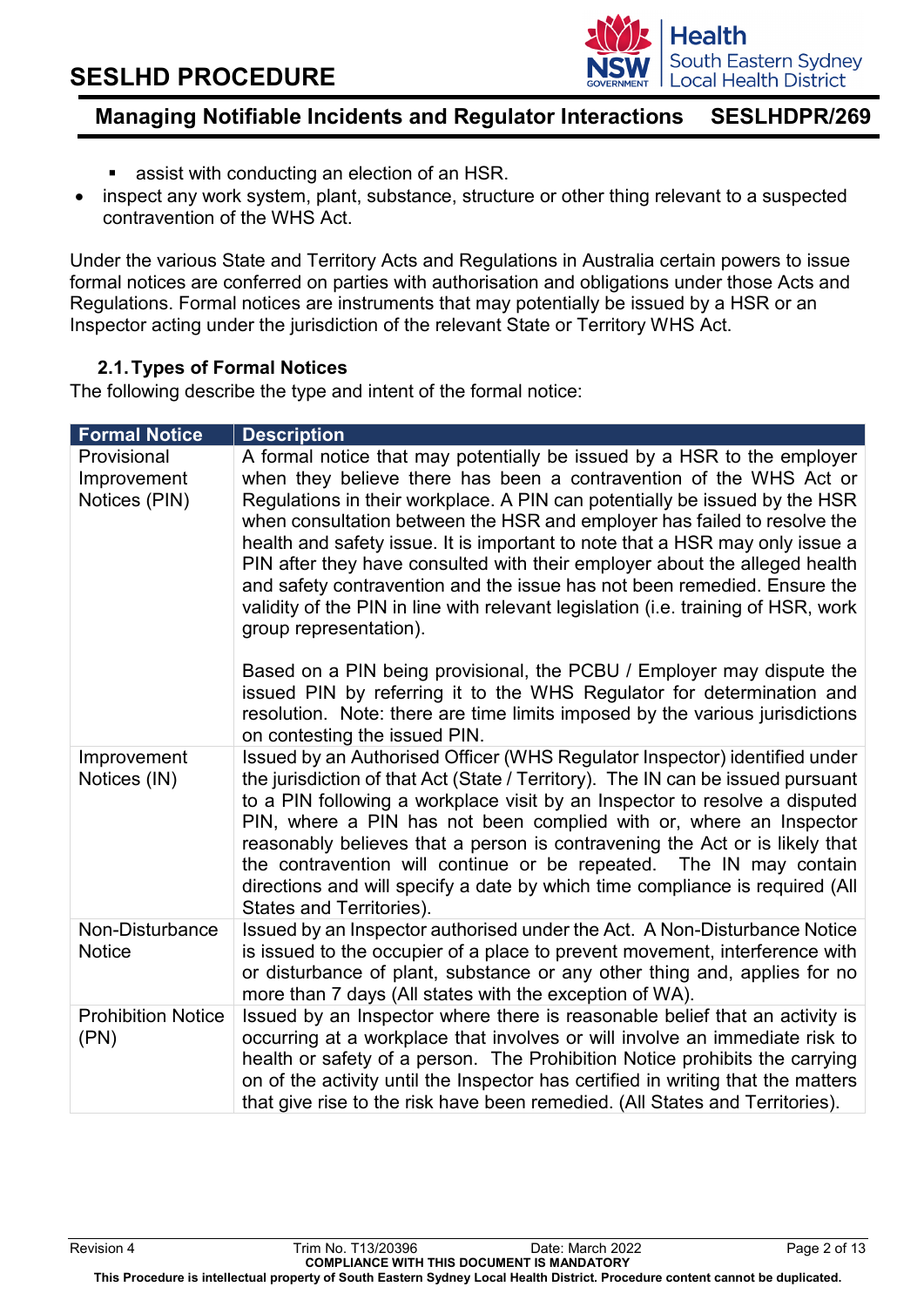

| <b>Formal Notice</b> | Description                                                                                                                                                                                                                                                                 |
|----------------------|-----------------------------------------------------------------------------------------------------------------------------------------------------------------------------------------------------------------------------------------------------------------------------|
| <b>Entry Notice</b>  | Issued by an Inspector advising the purpose of the visit, times of entry and<br>departure, summary of observations, descriptions of actions taken by the<br>SafeWork Inspector, powers exercised by SafeWork Inspector and<br>whether photographs or recordings were taken. |

Formal notices issued by the Inspectorate authorised under the Act in that jurisdiction must be complied with. However, there is provision for the organisation to seek internal review of the formal notice by the respective regulator.

### **2.2.Receipt and Notification of a Formal Notice**

On receiving a formal notice, the recipient is to review the validity of the PIN or, for all other Notices, compliance to the Notice requirements. The recipient must also advise SESLHD Head of Health Safety and Wellbeing of receipt of a formal notice. Discussion must occur with the relevant Health Safety and Wellbeing team where there is an intention to dispute the PIN or seek regulatory review of the formal notice. The matter must also be referred to Legal Services for further advice on disputation of a formal notice.

On acceptance of the formal notice, the organisation is to notify and provide a copy of the notice to the relevant Health and Safety Partner and the Head of Health Safety and Wellbeing.

## **3. DEFINITITIONS**

Refer to Appendix 1 - Definitions.

## **4. RESPONSIBILITIES**

#### **General Manager / Executive Management will:**

- ensure that systems are in place to meet legislative compliance for the notification of serious incidents
- provide advice to managers and staff on management of notifications of serious incidents to SafeWork NSW and coordination of SafeWork investigations
- determine if legal advice is required
- receive and act on information received related to serious incidents and injuries
- ensure appropriate response and mitigation of the issue
- report notifiable incident to SafeWork NSW when Head of Health Safety and Wellbeing (or their nominated delegate) is not available

#### **Health and Safety Partner and Manager Health and Safety will:**

- immediately notify the General Manager and Head of Health Safety and Wellbeing of any serious or notifiable incident
- immediately notify the General Manager and Head of Health Safety and Wellbeing of a visit or proposed by SafeWork
- report any serious or notifiable incidents to the Manager Health and Safety
- report notifiable incidents to SafeWork NSW with Executive support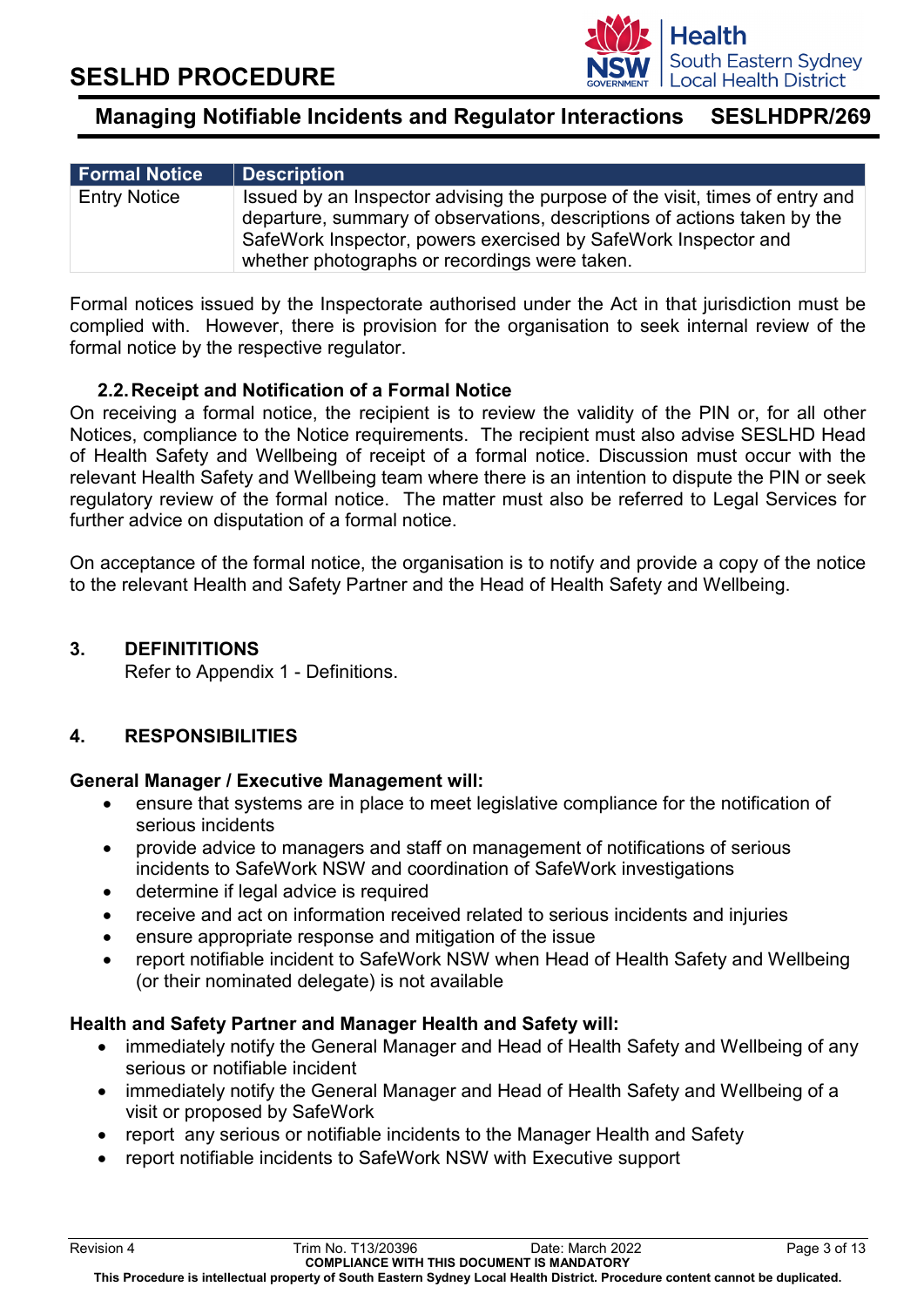

# **Managing Notifiable Incidents and Regulator Interactions SESLHDPR/269**

- provide relevant expertise on work health and safety issues
- consult with all relevant persons to resolve issues
- assist to develop a plan to rectify hazardous situations, with designated persons responsible for corrective actions within the required timeframe
- assist the manager responsible to organise any corrective actions needed and monitor effectiveness
- offer support to all relevant staff
- report back to SafeWork NSW when requested on identified issues within the specific timeframe
- assist managers in the investigation of safety issue/s raised related to a notifiable incident and SafeWork NSW Inspector visits.

#### **Managers will:**

- firstly take immediate action to mitigate harmful consequences of an incident
- immediately notify the General Manager of any serious or notifiable incident
- immediately notify the Health and Safety Partner or Manager Health and Safety
- consult with the local (Health and Safety Representative) HSR and /or WHS Committee **Chairperson**
- accompany the inspector during the inspection
- introduce the inspector to the essential relevant workers if requested
- record and refer to the WHS Consultant and your service Director for requests made by an inspector if not able to comply at the time of the request
- refer to the Health and Safety Partner to take receipt of any notices issues and clarify any details, and to forward any notices to the Health and Safety Partner and the General Manager.

## **Work Health and Safety Committee / Health and Safety Representatives are required to:**

- On behalf of their work group provide representation to management on identified safety issues brought to their attention.
- Under special circumstances where a HSR is invited to perform an inspection in a workplace other than one belonging to their own work group, the HSR is expected to:
	- 1. notify the facility / services manager and the health and safety partner prior to performing the inspection.
	- 2. if the visit is unannounced due to incident/situation involving a serious risk to the health or safety, notify the facility / services Manager and the Head of Health Safety and Wellbeing as soon as they arrive onsite.
- Take reasonable steps to work with the Facility / Services Manager to address the identified safety issue/s prior to issuing a Provisional Improvement Notice or Cease Work Order.
- Where possible, advise the Facility / Services Manager that unless the safety issue is rectified a Provisional Improvement Notice or Cease Work order will be issued
- If they issue a Provisional Improvement Notice, ensure this is in writing and given to the Facility / Services Manager immediately, so that appropriate action can be taken to address the safety issues or concerns.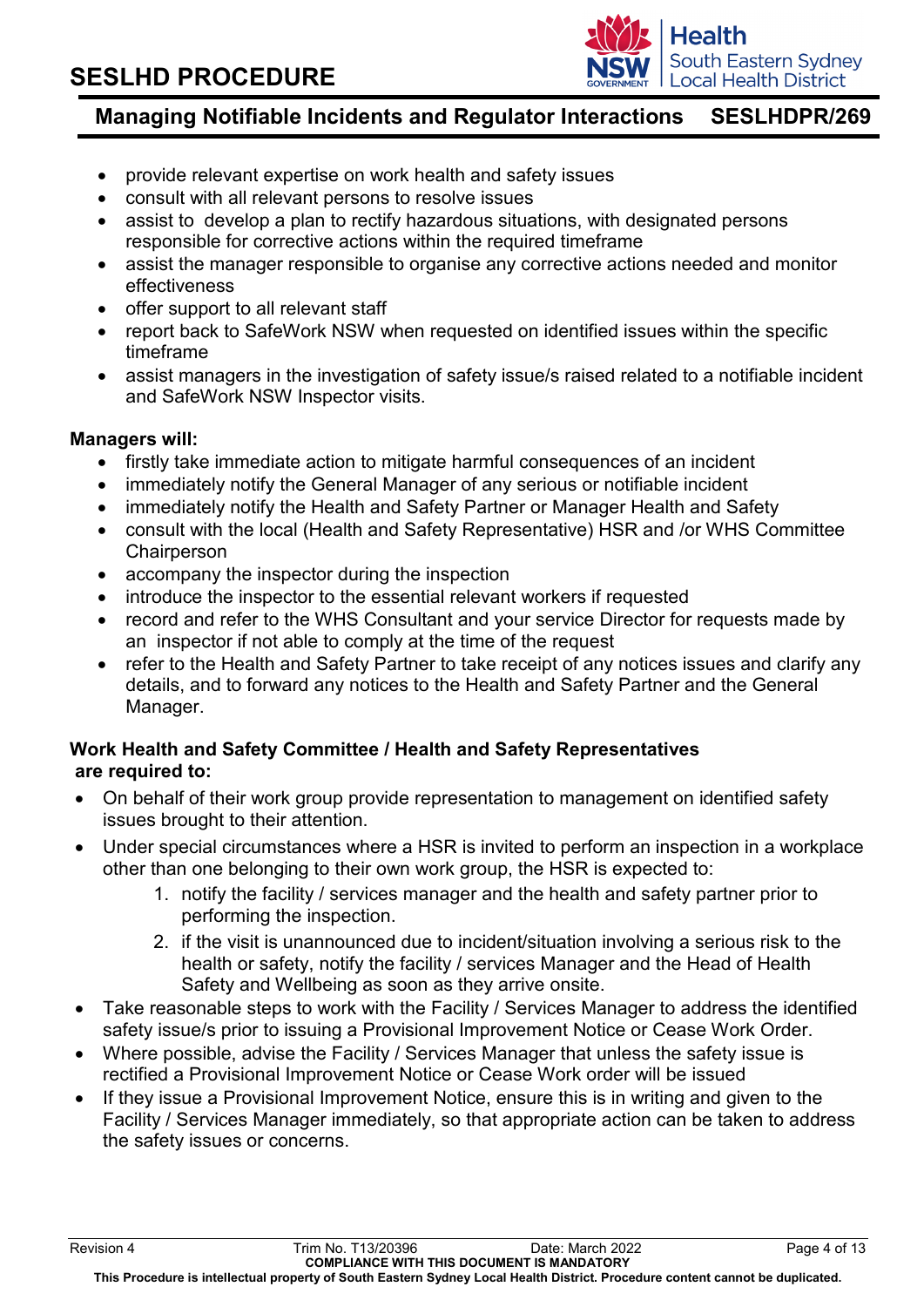

**Note:** Facility / Services Manager refers to the most senior SESLHD Manager that is on site at the time the issue arises, example Executive Director of Operations, Director of Nursing etc.

#### **Workers**

- direct the inspector to the most senior manager available, and
- Cooperate and actively contribute to ensuring effective implementation of this procedure.
- Report all incidents to their manager and in IMS+ in a timely manner to enable the manager to determine if the incident may be notifiable.
- Do not disturb any incident site that may result in a SafeWork NSW notification.

### **5. PROCEDURE**

#### **5.1.Provision of information to SafeWork NSW Inspectors**

Under the WHS Act there are two sections under which an inspector can request information:

- Section 155 Normally a written request for information.
- Section 171 Normally a workplace visit/entry.

When providing information to a SafeWork NSW Inspector they are required to make you aware of your right to "Abrogation of privilege against self-incrimination" under section 172 of the WHS Act.

Section 172 means, although you cannot refuse to answer a question or provide information on the grounds it may incriminate yourself, by providing the information it is not admissible as evidence against yourself in civil or criminal proceedings.

There are three stipulations to this legal privilege -

- 1. Should you provide false or misleading information then proceedings may occur.
- 2. There is no legal privilege for publicly available information such as published policies.
- 3. This is for information specifically requested, if you volunteer further information other than that requested then this volunteered information is admissible.

This means before providing any information to the inspector you should always confirm who they are and that you request legal privilege. You should use a statement such as "I do not want to provide this information but understand I have to by law".

It is important that all workers are aware that although we are compelled to give information under the WHS Act, we need to be wary of what information we volunteer.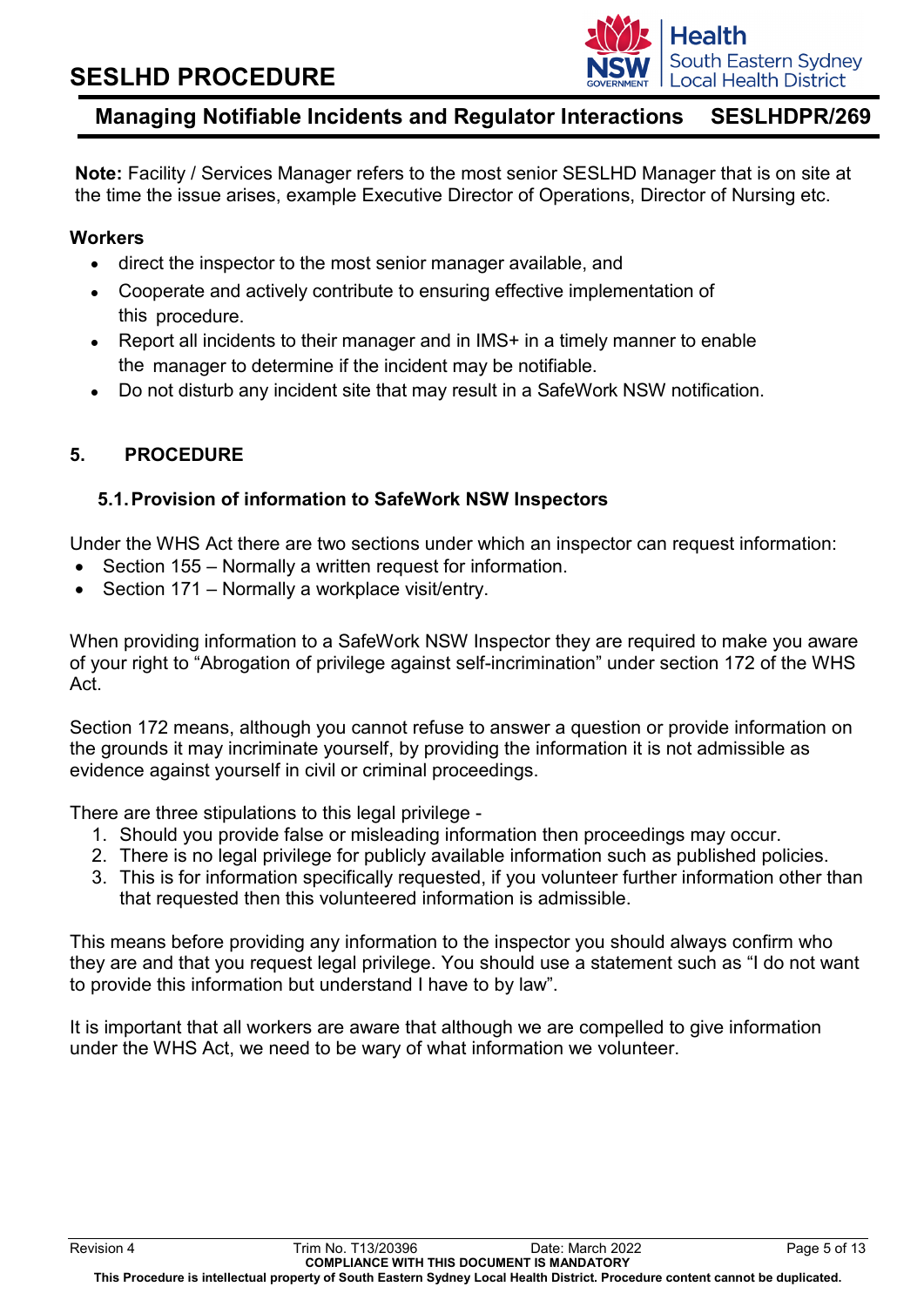

# **Managing Notifiable Incidents and Regulator Interactions SESLHDPR/269**

## **5.2.Co-ordination of a SafeWork NSW Investigation or Inspection**

The Health and Safety Partner and/or Manager assist in the investigation, as required in the following:

- arranging an appropriate time and meeting place
- accompanying the inspector while on site
- arranging access to the relevant staff (including interviews) if requested
- arranging access to the area where the incident occurred if requested
- provision of those documents specifically requested by the inspector
- maintain records of any communications and copies of documents exchanged
- keeping copies and records of anything given to or taken by the inspector
- notifying the relevant employer and employee representatives, the General Manager, WHS Committee Chairperson, and other key stakeholders, if not already aware.

### **5.3.Staff support**

When managers and staff are required to assist with SafeWork NSW Inspections and investigations, support must be provided that, includes:

- Staff wellbeing and support service, and
- support when dealing with SafeWork NSW.

## **5.4.SafeWork NSW inspectors are requested to:**

- Notify the Head of Health Safety and Wellbeing of their intention to visit the site or, if the visit is unannounced, notify the Head of Health Safety and Wellbeing as soon as they arrive onsite.
- Communicate with the relevant facility / services Manager, to ensure any required safety briefs are provided before entering the specific workplace.
- Show their SafeWork NSW identification on request.

## **5.5.Entry Permit holders are required to:**

Refer to Entry Permit Holder's Memorandum of Understanding which will detail this requirement.

#### **5.6.Directors, Executive Management, General Management**

*If pre-planned by a SafeWork NSW Inspector, a HSR in a workplace other than that of their own work group or an Entry Permit Holder must:*

- liaise with the Head of Health Safety and Wellbeing on any pre investigation matters and identify any legal advice deemed necessary
- appoint a senior manager to act as employer representative during the investigation if the Director/Facility Manager is unable to fulfil this role

## *During the Investigation:*

- Meet and accompany the inspector, Entry Permit Holder or HSR (along with the Head of Health Safety and Wellbeing or their nominated delegate) during the investigation
- Act as chief spokesperson for the organisation during the investigation
- Cooperate with the inspector, Entry Permit Holder or HRs responding to questions clearly concisely and factually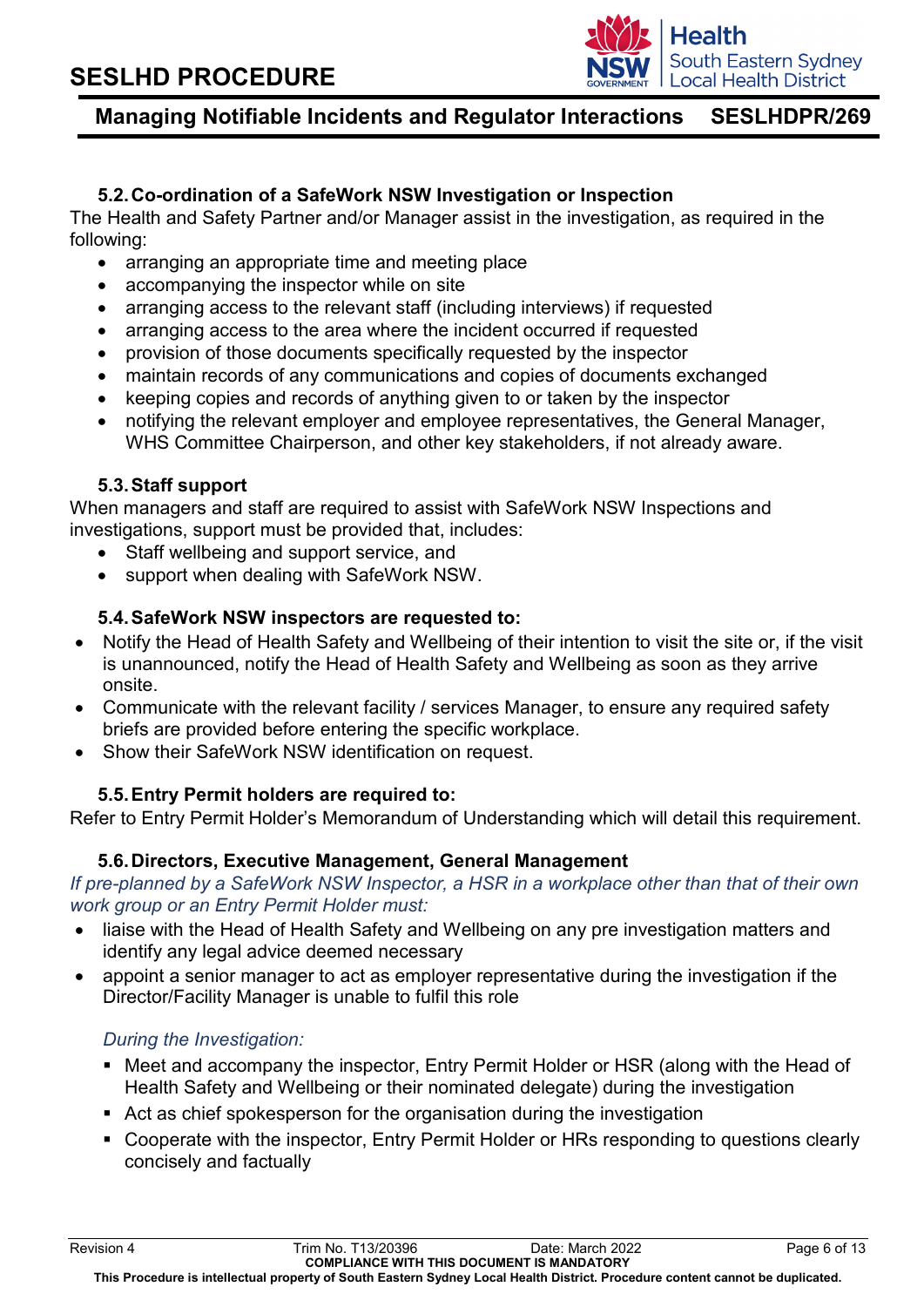

**Provide requested documentation.** 

### *After the inspection:*

- **Provide the Chief Executive with a brief concerning the investigation's outcome and** regular updates on progress with implementation strategies to meet any SafeWork NSW requirements
- Act as chief spokesperson for the organisation about any post investigation follow up or communication
- Assist to manage improvement strategies to address any SafeWork NSW recommendations or agreed recommendations from Entry Permit Holders or HSRs in consultation with the relevant managers, workers and their representatives.

### For more detail, refer to:

### SESLHDPR/727 – [Workplace Safety Incident Management](https://www.seslhd.health.nsw.gov.au/policies-and-publications/functional-group/104)

## **5.7.Head of Health and Safety / Health and Safety Manager**

*If pre-arranged by a* SafeWork NSW *Inspector, a HSR in a workplace other than that of their own workgroup or an Entry Permit Holder will:*

- Arrange an appropriate time and place to meet the inspector, Entry Permit Holder or HSR
- Notify the Director and the HSR of the pending inspection
- Arrange for the relevant managers, workers and HSRs to be present during the investigation
- Prepare any relevant materials (risk assessments, training records, monitoring reports etc.) that relate to the matter
- Arrange support for the workers and/or managers if required
- Liaise with managers to arrange any transport/work release requirements for workers that need to be interviewed

#### *During an inspection:*

- Meet the inspector, Entry Permit Holder or HSR at the arranged time and place along with Facility Manager (or nominated senior manager)
- If a SafeWork NSW Inspector or Entry Permit Holder ask to sight their identification
- If a HSR, confirm the person is listed on the [SESLHD HSR register](http://seslhnweb/hsw/commitees.asp)
- Accompany the inspector, Entry Permit Holder or HSR during the inspection
- Keep a record of any materials, photos or other evidence taken by the inspector, Entry Permit Holder or HSR at the time of the inspection.

#### *After the inspection:*

- Coordinate improvement strategies to address any SafeWork NSW recommendations or agreed recommendations from Entry Permit Holders or HSR's in consultation with the relevant managers, workers and their representatives.
- Prepare a briefing note on the investigation for the CE on behalf of the Director/Facility **Manager**
- Provide the Director/Facility Manager with progress reports on the development and implementation of any improvement strategies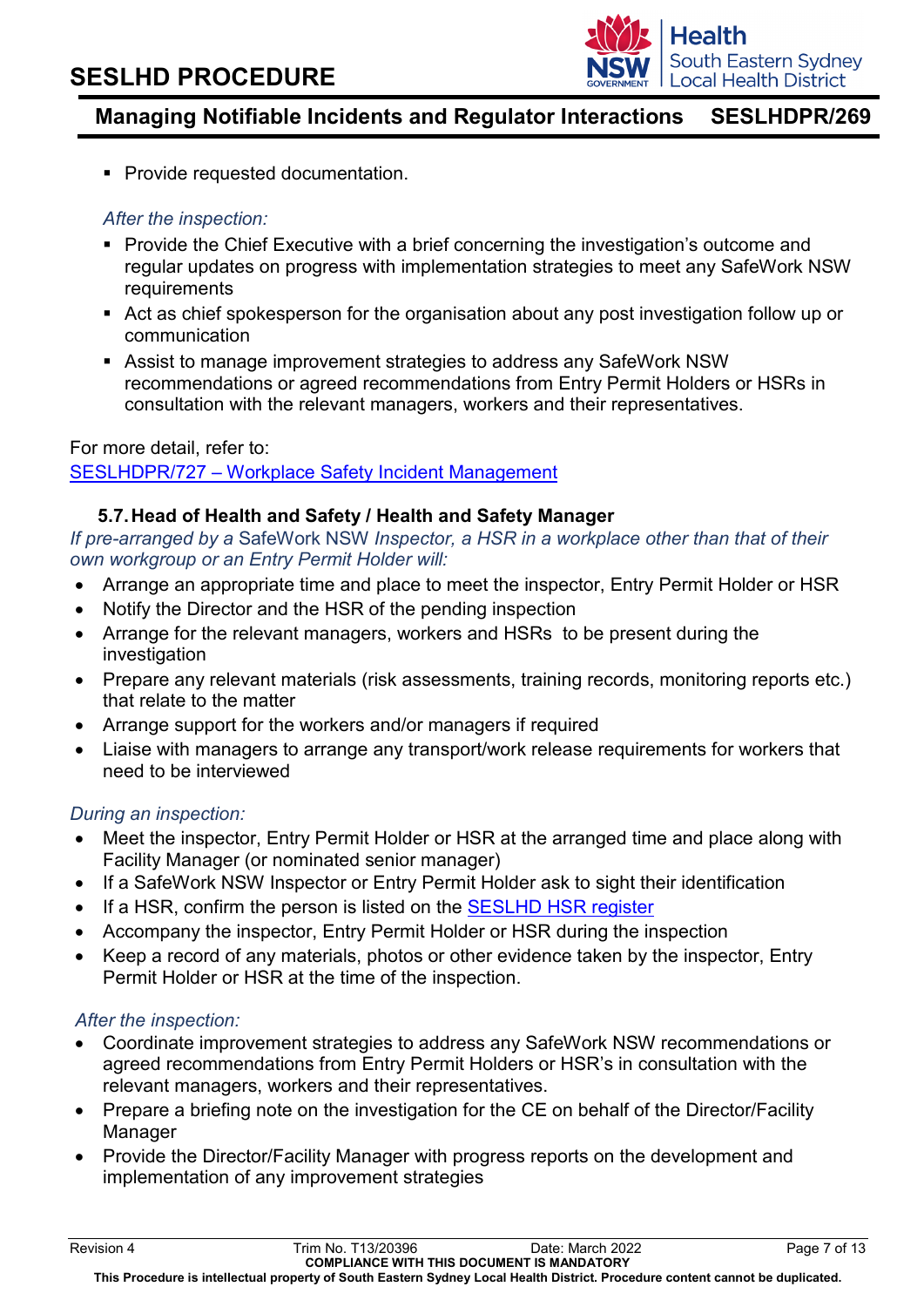

# **Managing Notifiable Incidents and Regulator Interactions SESLHDPR/269**

- Keep records (and copies) of any documentation, materials or other evidence sent to SafeWork NSW
- Ensure any PINs or agreed arrangements are reported to NSW MoH via the periodical PINs and Prosecutions report.

### **5.8.Managers will:**

*If an inspector, Entry Permit Holder or HSR arrives unannounced:* 

- If a SafeWork NSW inspector or Entry Permit Holder ask to sight their identification
- If a HSR, confirm the person is listed on the [SESLHD HSR register](http://seslhnweb/hsw/commitees.asp)
- Notify the Director/Facility Manager and the Head of Health Safety and Wellbeing (or their nominated delegate) that the inspector or other HSR is present and ask them to wait until they arrive to accompany them during the inspection.

#### *During an inspection:*

- Ensure workers are available if required during the inspection
- Cooperate with the inspector and answer the specific questions clearly, concisely and factually
- Provide any requested documentation to SafeWork NSW Inspector
- Provide only requested documentation outlines in Entry Permit Holders Written Notification or agreed verbal brief in emergencies situations.

#### *After the inspection:*

• Develop and implement any improvement strategies to meet SafeWork NSW, Entry Permit Holders or HSR agreed recommendations in consultation with the Head of Health Safety and Wellbeing (or their nominated delegate) and relevant workers and their representatives

#### **5.9.Workers**

#### *If an inspector (other than an HSR who belongs to the work group) arrives unannounced*:

- If a SafeWork NSW Inspector or Entry Permit Holder, ask to sight their identification
- Immediately notify their manager of the inspector's, Entry Permit Holder's or HSR's presence

#### *During an inspection:*

- Cooperate with the inspector, Entry Permit Holder or HSR and answer questions clearly, concisely and factually
- Provide any requested documentation to SafeWork NSW Inspector
- Provide only requested documentation outlines in Entry Permit Holders Written Notification.
- You are only required to answer the questions and provide the specific information requested.

#### *After an inspection*:

• Participate in the development and implementation of any improvement strategies to meet SafeWork NSW requirements.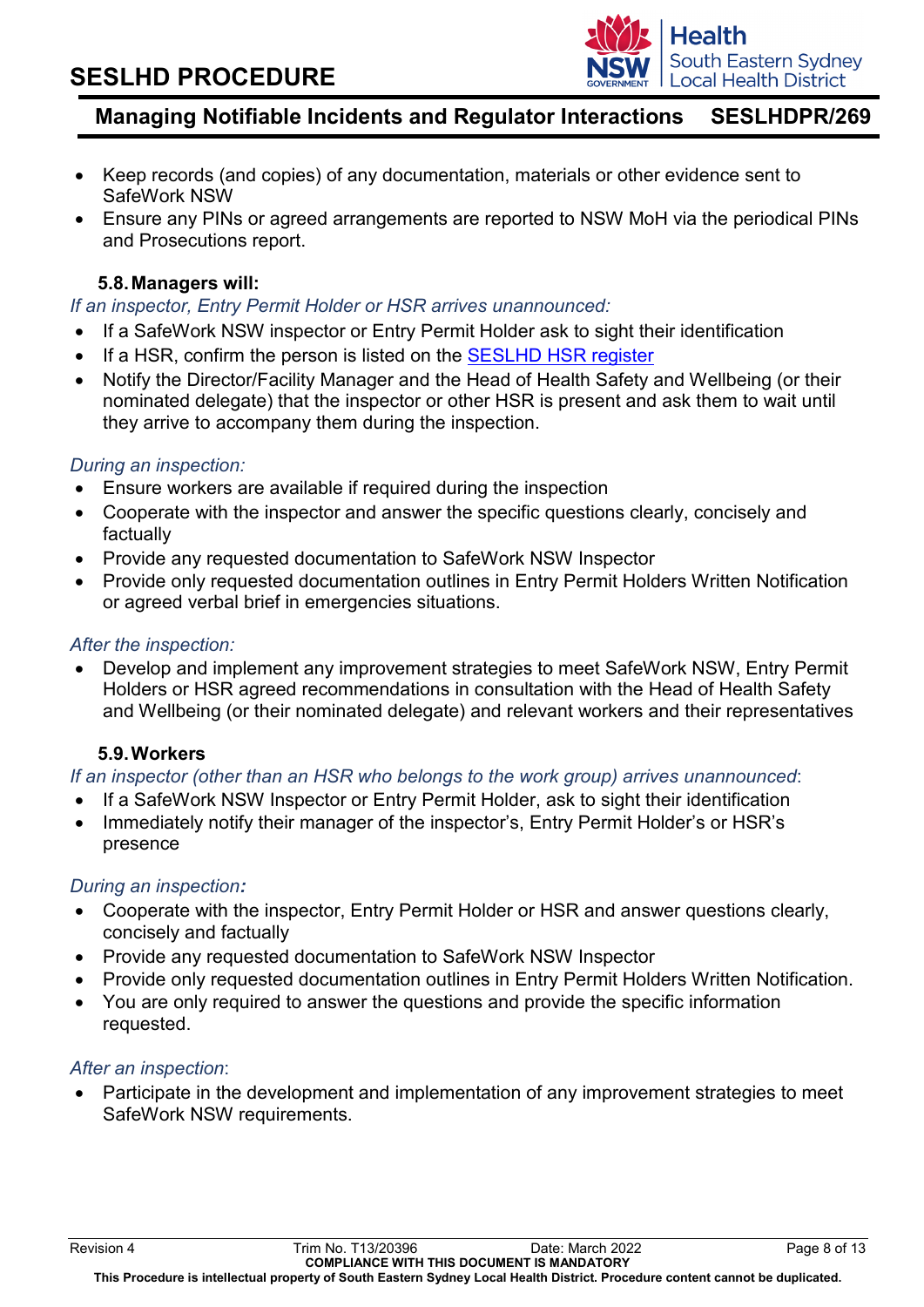

# **Managing Notifiable Incidents and Regulator Interactions SESLHDPR/269**

### **6. DOCUMENTATION**

- Appendix 2 and Appendix 3 Process Flowcharts
- Records of Investigation
- Written Notices provided by Entry Permit Holders
- Any records used for the investigation e.g. SWP's, Risk Assessments, etc.
- Notices issued
- All records must be documented and maintained, including responses and actions to address any notices, including monitoring and reporting on action plan implementation progress.

### **7. AUDIT**

The procedure will be reviewed to determine how effective the process operates when it is initiated, and during the MOH WHS audits conducted every two years.

## **8. REFERENCES**

#### **External**

- [Work Health and Safety Act 2011](https://www.legislation.gov.au/Details/C2018C00293)
- [Work Health and Safety Regulation 2017](https://legislation.nsw.gov.au/view/html/inforce/current/sl-2017-0404)
- SafeWork NSW Code of Practice [Work health and safety consultation, coordination and](https://www.safework.nsw.gov.au/__data/assets/pdf_file/0013/50071/Work-health-and-safety-consultation,-cooperation-and-coordination-COP.pdf)  [cooperation](https://www.safework.nsw.gov.au/__data/assets/pdf_file/0013/50071/Work-health-and-safety-consultation,-cooperation-and-coordination-COP.pdf)
- [SafeWork NSW incident response and investigations –](https://www.safework.nsw.gov.au/resource-library/prosecutions/customer-service-standard-what-to-expect-during-a-workplace-investigation) what to expect Customer Service **[Standard](https://www.safework.nsw.gov.au/resource-library/prosecutions/customer-service-standard-what-to-expect-during-a-workplace-investigation)**
- [SafeWork Australia Incident Notification Information Guide](https://www.safeworkaustralia.gov.au/system/files/documents/1702/incident-notification-fact-sheet-2015.pdf)
- [https://www.safework.nsw.gov.au/resource-library/when-to-notify-blood,-body-fluid-and](https://www.safework.nsw.gov.au/resource-library/when-to-notify-blood,-body-fluid-and-needlestick-exposure-incidents)[needlestick-exposure-incidents](https://www.safework.nsw.gov.au/resource-library/when-to-notify-blood,-body-fluid-and-needlestick-exposure-incidents)
- **[SafeWork Workplace Inspections](https://www.safework.nsw.gov.au/safety-starts-here/safety-support/workplace-inspections)**

#### **Ministry of Health**

• [NSW Health Policy Directive PD2018\\_013](https://www1.health.nsw.gov.au/pds/Pages/doc.aspx?dn=PD2018_013) - Work Health and Safety: Better Practice **[Procedures](https://www1.health.nsw.gov.au/pds/Pages/doc.aspx?dn=PD2018_013)** 

#### **Internal**

- SESLHDPR/727 [Workplace Safety Incident Management](https://www.seslhd.health.nsw.gov.au/policies-and-publications/functional-group/104)
- SESLHDPR/271 [Work Health Safety and Wellbeing Statement of Commitment](https://www.seslhd.health.nsw.gov.au/policies-and-publications/functional-group/104)
- [WHS Definitions Dictionary](http://seslhnweb/HSW/default.asp)
- [WHS Record Keeping Matrix](http://seslhnweb/Forms_and_Templates/Forms/default.asp#Workers_Compensation)
- [iMS+ Incident Management Reporting System](http://seslhdweb.seslhd.health.nsw.gov.au/Clinical_Governance/IMS/default.asp)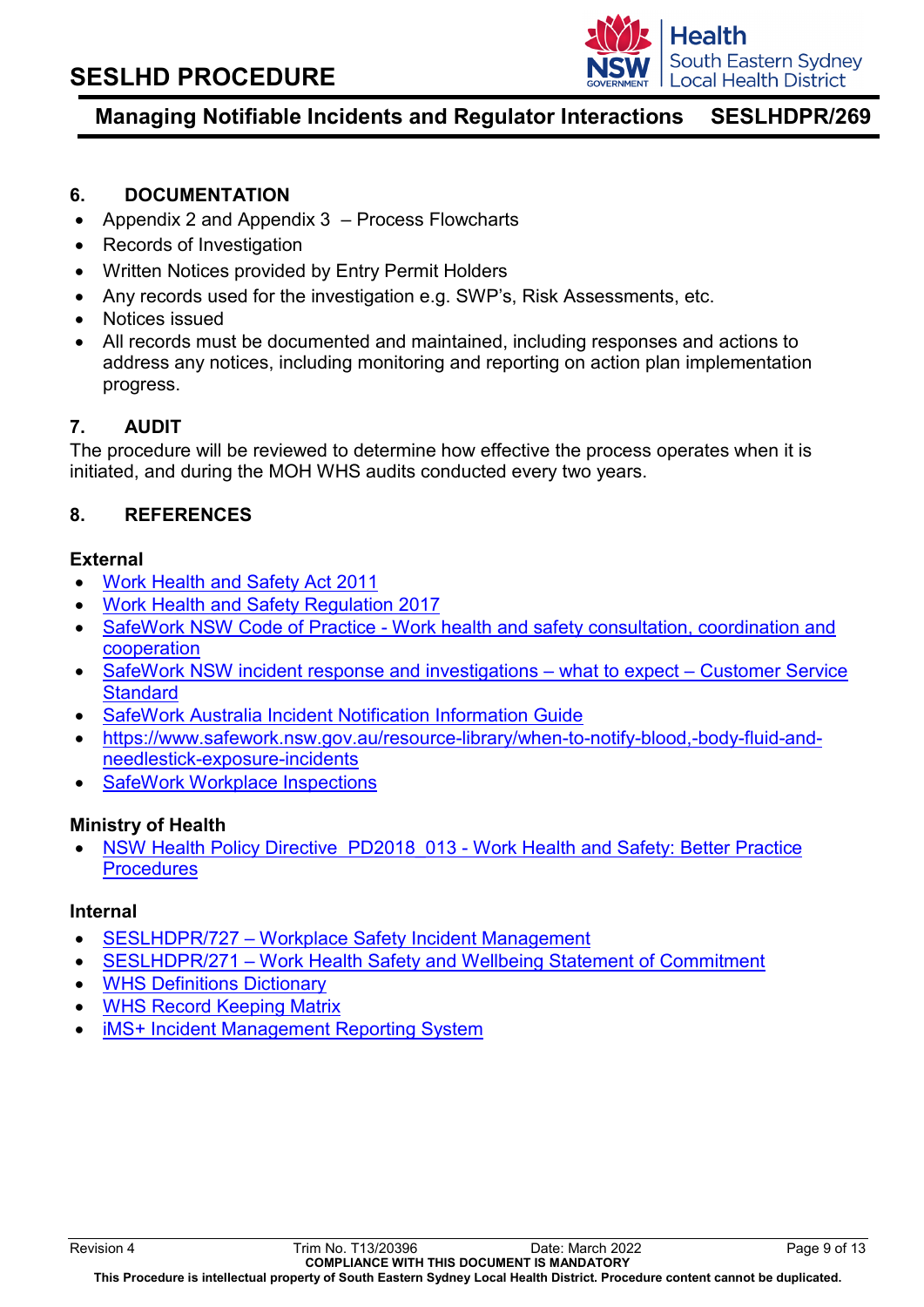

#### **9. REVISION AND APPROVAL HISTORY**

| <b>Date</b>  | <b>Revision</b><br>No. | <b>Author and Approval</b>                                                                                                                                                                                               |
|--------------|------------------------|--------------------------------------------------------------------------------------------------------------------------------------------------------------------------------------------------------------------------|
| April 2011   |                        | Peter Kuszelyk, WHS Officer, Health safety and Wellbeing. Amended to reflect<br>change to Local Health Network and Cluster.                                                                                              |
| 2013         | 2                      | Peter Kuszelyk, WHS Officer. Amended to reflect change to WHS Act and Codes<br>of Practice.                                                                                                                              |
| August 2017  | 3                      | Desktop Revision and Links Update - John Parkinson, WHS Consultant                                                                                                                                                       |
| October 2017 | 3                      | Updates endorsed by Executive Sponsor                                                                                                                                                                                    |
| March 2022   | 4                      | Revise and update links, references, titles, workflows and changes in WHS<br>compliance obligations. Document title changed. Rosanna Martinelli - Head of<br>Health Safety and Wellbeing. Approved by Executive Sponsor. |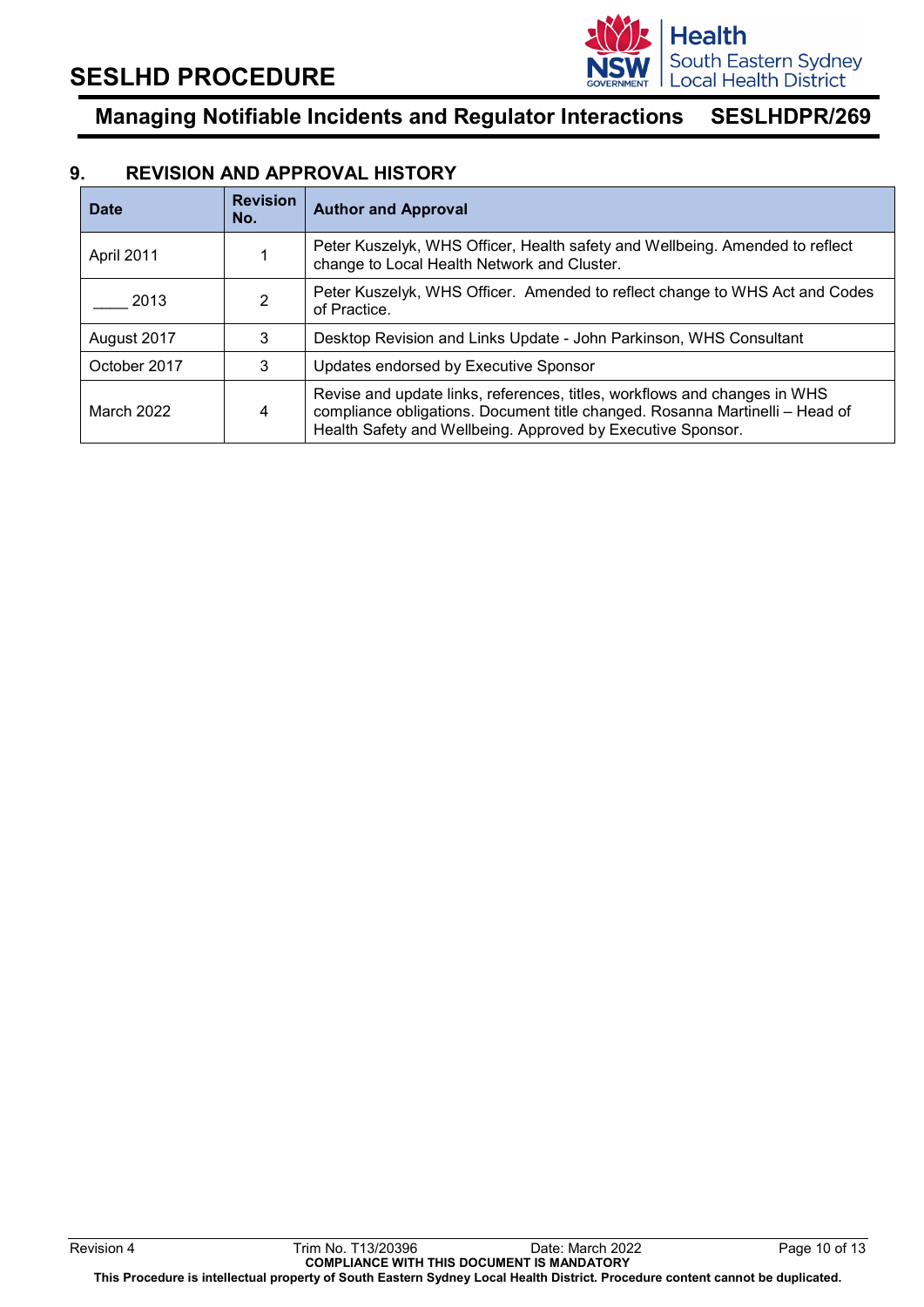

## **Appendix 1 - DEFINITIONS**

| <b>Key Term</b>                                         | <b>Definition</b>                                                                                                                                                                                                                                                                                                                                                                                                                                                                                                     |
|---------------------------------------------------------|-----------------------------------------------------------------------------------------------------------------------------------------------------------------------------------------------------------------------------------------------------------------------------------------------------------------------------------------------------------------------------------------------------------------------------------------------------------------------------------------------------------------------|
| <b>Health and Safety</b><br><b>Representative (HSR)</b> | a person elected by the work group using the formal and<br>documented election process (SESLHDPR/020 Nomination and<br><b>Election of Health and Safety Representatives Guidelines) to</b><br>represent the workers on work health and safety matters for a term<br>of three (3) years.<br>The HSR can elect to attend an accredited five day SafeWork<br>NSW approved training. On completion of the training, the HSR<br>will be registered on the SafeWork NSW database.                                           |
| <b>Accident</b>                                         | Any incident that results in injury or property loss                                                                                                                                                                                                                                                                                                                                                                                                                                                                  |
| <b>Incident</b>                                         | Any unplanned event resulting in, or having a potential for, injury, ill<br>health, damage or other loss.                                                                                                                                                                                                                                                                                                                                                                                                             |
| <b>PCBU</b>                                             | Persons conducting a business or undertaking                                                                                                                                                                                                                                                                                                                                                                                                                                                                          |
| <b>Preservation of site</b>                             | The site where a notifiable incident has occurred must not so far as<br>reasonably practicable be disturbed until a SafeWork NSW Inspector<br>arrives at the site or an earlier time if directed by a SafeWork NSW<br>Inspector. The incident site is able to be entered<br>if it is safe to do so in order to provide first aid and treatment to an<br>injured person or to prevent further property damage.                                                                                                         |
| <b>SafeWork NSW</b>                                     | State's workplace health and safety regulator.                                                                                                                                                                                                                                                                                                                                                                                                                                                                        |
| <b>Staff</b>                                            | They can be worker, employees, or anything else; together<br>they are called staff. Employees are people who are being paid<br>wages or salary by their employer whereas, staff are not<br>necessarily being paid. Staff includes contractors and volunteers,<br>they do not have to be employed but employees have legal status.                                                                                                                                                                                     |
| <b>Worker</b>                                           | Under the Work Health and Safety Act 2011 (WHS Act), a worker<br>includes any person who works, in any capacity, in or as part of the<br>business or undertaking.<br>You are a worker under health and safety legislation if you are an:<br>employee<br>independent contractor or subcontractor (or their employee)<br>$\bullet$<br>employee of a labour hire company<br>$\bullet$<br>outworker, such as a home-based worker<br>apprentice or trainee<br>$\bullet$<br>a student gaining work experience<br>volunteer. |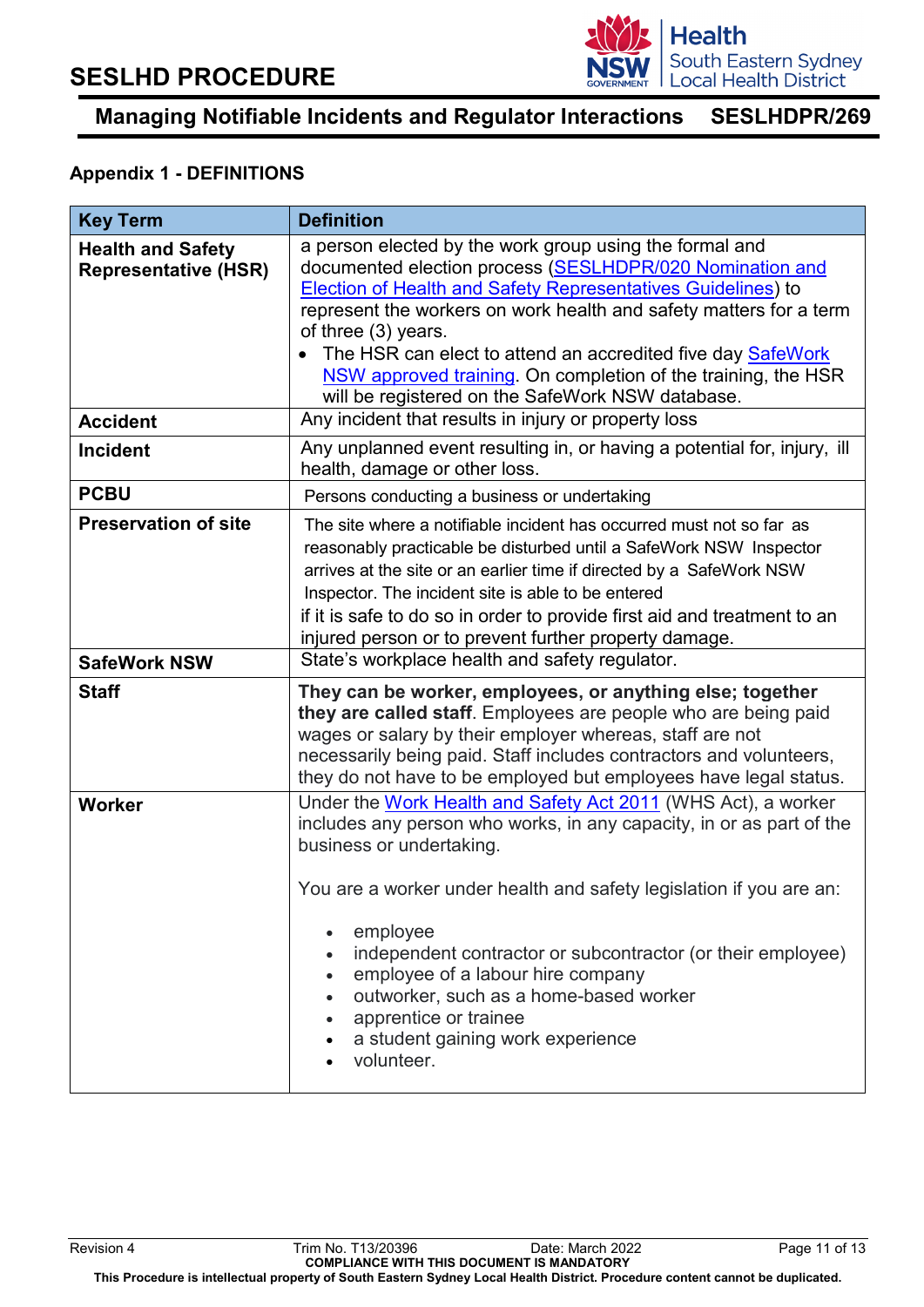

## **Appendix 2 – Process Flowchart for Managing SafeWork or other Safety Inspections**

## **Managing SafeWork or other Workplace Safety Inspections**